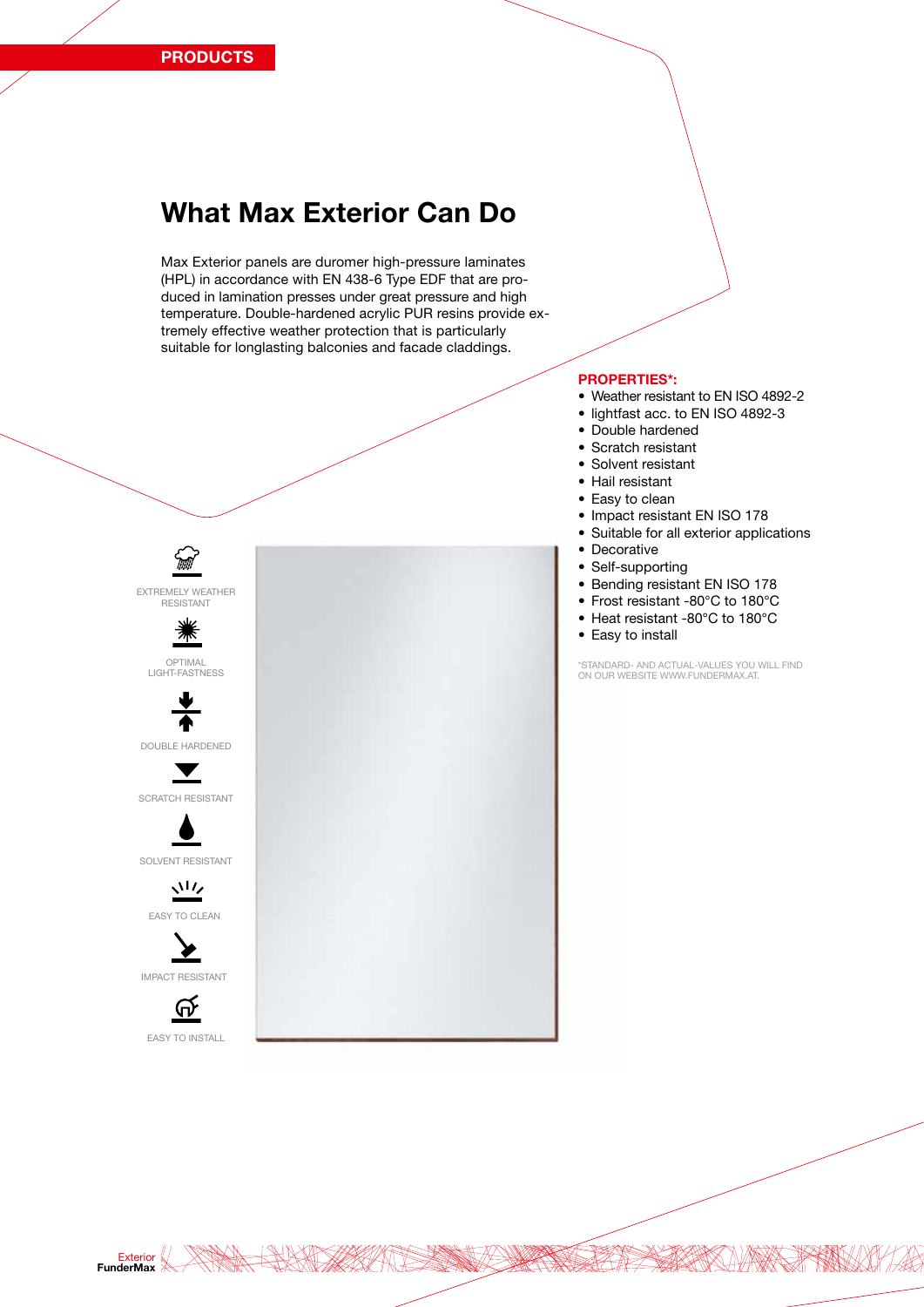# STRUCTURE MAX EXTERIOR PANEL



# PHYSICAL DATA

| <b>PROPERTIES</b>                                                                                     | <b>TEST METHOD</b>   | <b>ASSESSMENT</b>              | <b>STANDARD VALUE</b>                                                                                                                                                                                                                                    | <b>ACTUAL VALUE</b> |
|-------------------------------------------------------------------------------------------------------|----------------------|--------------------------------|----------------------------------------------------------------------------------------------------------------------------------------------------------------------------------------------------------------------------------------------------------|---------------------|
| LIGHT-FASTNESS AND WEATHER RESISTANCE (SURFACE NT)                                                    |                      |                                |                                                                                                                                                                                                                                                          |                     |
| Artificial weathering*                                                                                | EN ISO 4892-2 3000 h | EN 20105-A02 greyscale         | $\geq 3$                                                                                                                                                                                                                                                 | $4 - 5$             |
| <b>PROPERTIES</b>                                                                                     | <b>TEST METHOD</b>   | <b>UNIT OF MEASUREMENT</b>     | <b>STANDARD VALUE</b>                                                                                                                                                                                                                                    | <b>ACTUAL VALUE</b> |
| <b>MECHANICAL PROPERTIES</b>                                                                          |                      |                                |                                                                                                                                                                                                                                                          |                     |
| Apparent density                                                                                      | EN ISO 1183-1        | q/cm <sup>3</sup>              | $\geq 1.35$                                                                                                                                                                                                                                              | $\geq 1.35$         |
| Flexural strength                                                                                     | <b>EN ISO 178</b>    | MPa                            | $\geq 80$                                                                                                                                                                                                                                                | $\geq 80$           |
| Modulus of elasticity                                                                                 | <b>EN ISO 178</b>    | <b>MPa</b>                     | $\geq 9.000$                                                                                                                                                                                                                                             | $\geq 9.000$        |
| Coefficient of thermal expansion                                                                      | <b>DIN 52328</b>     | 1/K                            |                                                                                                                                                                                                                                                          | $18 \times 10^{-6}$ |
| Thermal conductivity                                                                                  |                      | W/mK                           |                                                                                                                                                                                                                                                          | 0.3                 |
| Water vapour diffusion resistance                                                                     |                      |                                |                                                                                                                                                                                                                                                          | ca. 17.200 µ        |
| <b>FIRE BEHAVIOUR</b>                                                                                 |                      |                                |                                                                                                                                                                                                                                                          |                     |
| Europe                                                                                                | EN 13501-1           | MA39-VFA Vienna                | Euroclass B-s2, d0 for 6 - 13 mm <sup>**</sup>                                                                                                                                                                                                           |                     |
| Switzerland                                                                                           |                      | EMPA Dübendorf                 | Fire classification 5.3 for 6 - 13 mm                                                                                                                                                                                                                    |                     |
| France                                                                                                | NFP 92501            | <b>LNE</b>                     | M1 for 2 - 10 mm                                                                                                                                                                                                                                         |                     |
| Spain                                                                                                 | UNE 23727-90         | <b>LICOF</b>                   | M1 for 6 - 10 mm                                                                                                                                                                                                                                         |                     |
| <b>PERMITS</b>                                                                                        |                      |                                |                                                                                                                                                                                                                                                          |                     |
| Facade permit Germany                                                                                 |                      | Institut für Bautechnik Berlin | 6, 8, 10 mm,<br>Approval-No. Z-10.3-712                                                                                                                                                                                                                  |                     |
| ETB quidelines for building components which<br>safequard against falls, June 1985. Balcony railings. |                      | <b>TU Hannover</b>             | Passed (depending on building regulation<br>and railing construction 6, 8 or 10 mm<br>panel thickness)                                                                                                                                                   |                     |
| Avis technique Frankreich                                                                             |                      | <b>CSTB</b>                    | 6, 8, 10 and 13 mm, wood- and<br>metal subconstruction<br>Avis Technique n° 2/14-1623<br>Avis Technique n° 2/16-1753<br>Avis Technique n° 2/12-1505* V1<br>Avis Technique n° 2/16-1749<br>Avis Technique n° 2/13-1565* V1<br>Avis Technique n° 2/16-1716 |                     |
| <b>BBA</b>                                                                                            |                      | British Board of Agreement     | 12/4927                                                                                                                                                                                                                                                  |                     |

FOR THE SURFACE NT APPLIES A GLOSS DEGREE TOLERANCE OF +/- 5 GE MEASURED AT 60°

\*DECOR AUTN: ARTIFICIAL WEATHERING EN ISO 4892-2: 1500H; ASSESSMENT ACCORDING GREYSCALE EN 20105-A02: 2<br>\*DECOR INDIVIDUALDECOR: ARTIFICIAL WEATHERING EN ISO 4892-2: 3000H; ASSESSMENT ACCORDING GREYSCALE EN 20105-A02: 3<br>ALL

\*\*EXCEPTION IS PODIO-BALCONY FLOOR PANEL; EUROCLASS B-s2,d0 FOR 6 - 20 MM



Table 1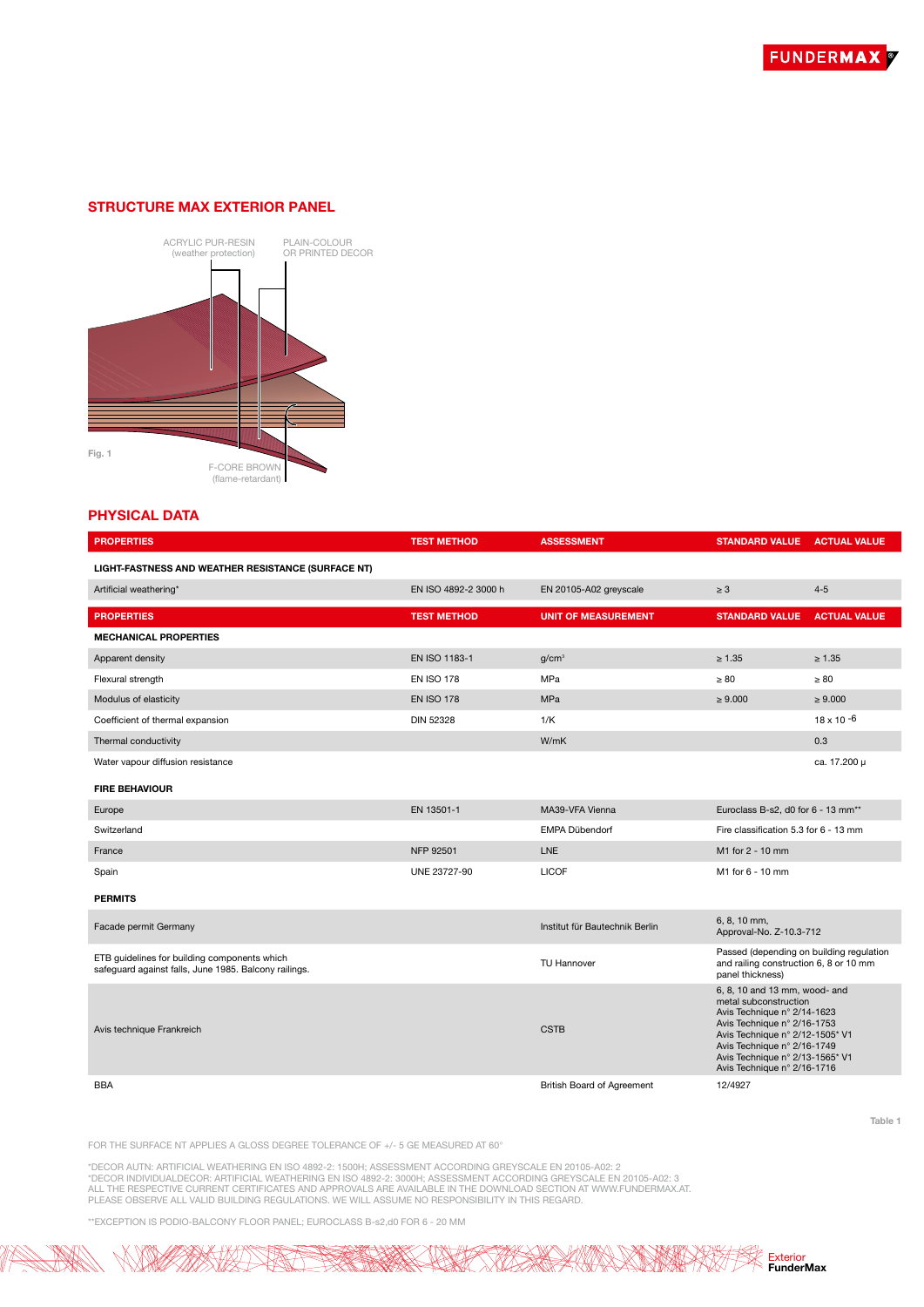# Resource and Environmen-<br>tally Friendly Facade Panels

We are specialists in the processing of renewable raw materia als – and have been for over 100 years. Our production cycles are closed, production waste is either recycled back into the production process or used to generate energy in our green energy district heating plants. This works so well, that today as a private company we provide district heating to over 3,000 households.



## QUALITY MANAGEMENT SYSTEMS

FunderMax has oriented its production facilities and processes on internationally recognized standards such as ISO 9001, ISO 14001, OHSAS 18001 and EN 16001. This fact gives all customers the assurance that they have in their hands a high-quality construction product. And in its procurement of raw materials and intermediate products, FunderMax orients itself on upto-date standards such as FSC® and PEFC\*.

#### SUSTAINABLE PRODUCTION

Max Exterior is made from natural fibre panels — around 65%, by weight — consisting largely of wood that has been processed into "kraft papers". This wood is a by-product of sawn lumber production or of sawmills. We source these raw materials from vendors certified according to the standards FSC® or PEFC. These standards ensure that the wood is produced in compliance with internationally applicable rules for sustainable forestry.

The kraft papers are impregnated with synthetic resins in impregnation facilities, dried, and pressed into durable, moisture-resistant panels under high pressure and heat. These panels do not contain organic halogen (or chlorine, fluorine, bromine, etc.) compounds such as are found in greenhouse gases or PVC. They contain neither asbestos nor wood protection agents (fungicides, pesticides, etc.) and are free of sulphur, mercury and cadmium.

The exhaust air removed from the drying process is treated using a process of regenerative thermal oxidation, with the resulting heat being fed back into said drying process. For its installation of this efficient exhaust air treatment, FunderMax was awarded the "Klima:aktiv" award for best practices by the Austrian Energy Agency and the Austrian Federal Ministry of the Environment. This avoids  $CO<sub>2</sub>$ emissions of ca. 10,000 tons annually at the production site.

\*PLEASE FIND FURTHER INFORMATION AT WWW.FUNDERMAX.AT.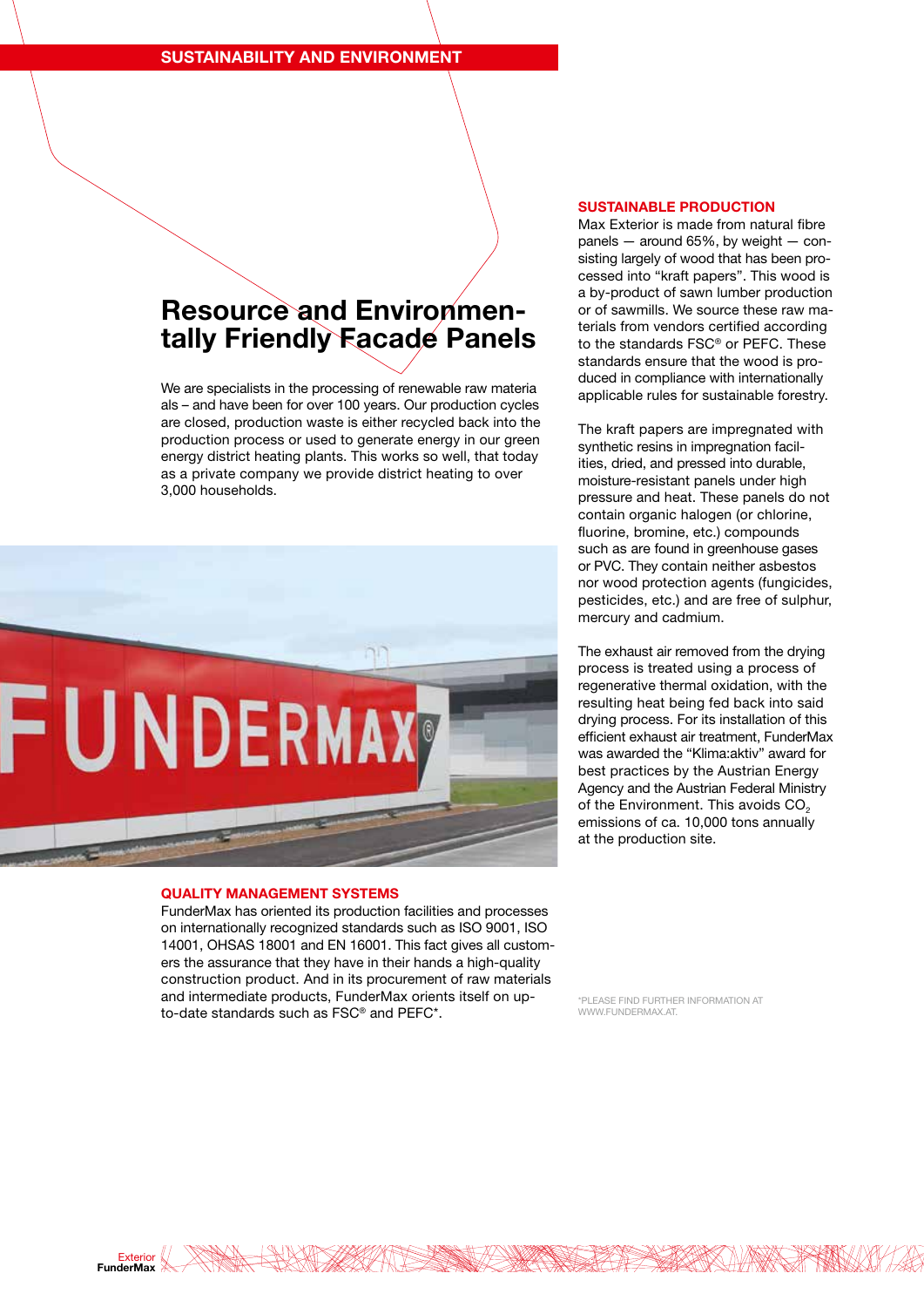# Recommondations for producing outdoor-furniture

#### APPLICATION

Max Exterior panels are often used as table tops, benches or furniture in outdoor applications.

#### **RESISTANCE**

Due to their pore-free surfaces and excellent chemical resistance, Max Exterior panels are very easy to clean. Further advantages of these panels include their high scratch, tear and impact resistance.

#### **STORAGE**

Neither tables nor table panels should be stacked as the heavy stack weight can lead to damage. Further the outdoor-furniture should not be exposed to standing water.

## PANEL THICKNESS

The thickness of Max Exterior (table) panels should either be 12 mm, or at least 10 mm, in order to allow enough depth for screwing. Both panel thickness and mounting distances as well as expected load platforms, are directly linked and must be measured correspondingly.

#### FASTENING

The fastening of Max Exterior F-quality panels can be carried out in a number of different ways, however, due to the material characteristics, a linear free expansion must be considered during the mounting process. The panels can be mounted mechanically using screws or using glues. The screws can either be directly screwed into the panels or inserted using sleeve screws with internal and external threads (e.g. Rampa inserts). For this, the panels must be pre-drilled for to establish a thread. Fastening the panels using screws takes place from the underside of the material. Therefore, metric thread and flat-head screws are suitable. Washers can be used if required.

Due to Max Exterior panels material characteristics, the fixing points must be sliding points.

## SLIDING POINT

The drill diameter in the substructure must be bigger than that of the mounting material depending on the corresponding Compact expansion room. The screw head should always cover the borehole. The mounting material will be attached in such a way that the panels are free to move. Screws should not be too tightly fastened. The middle point of the drilling in the substructure should correspond with the middle point of the drilling in the Max Exterior F-quality panel.

Drill with centering sleeve! The fastening material should be attached from the middle of the panel outwards.



Exterior FunderMax